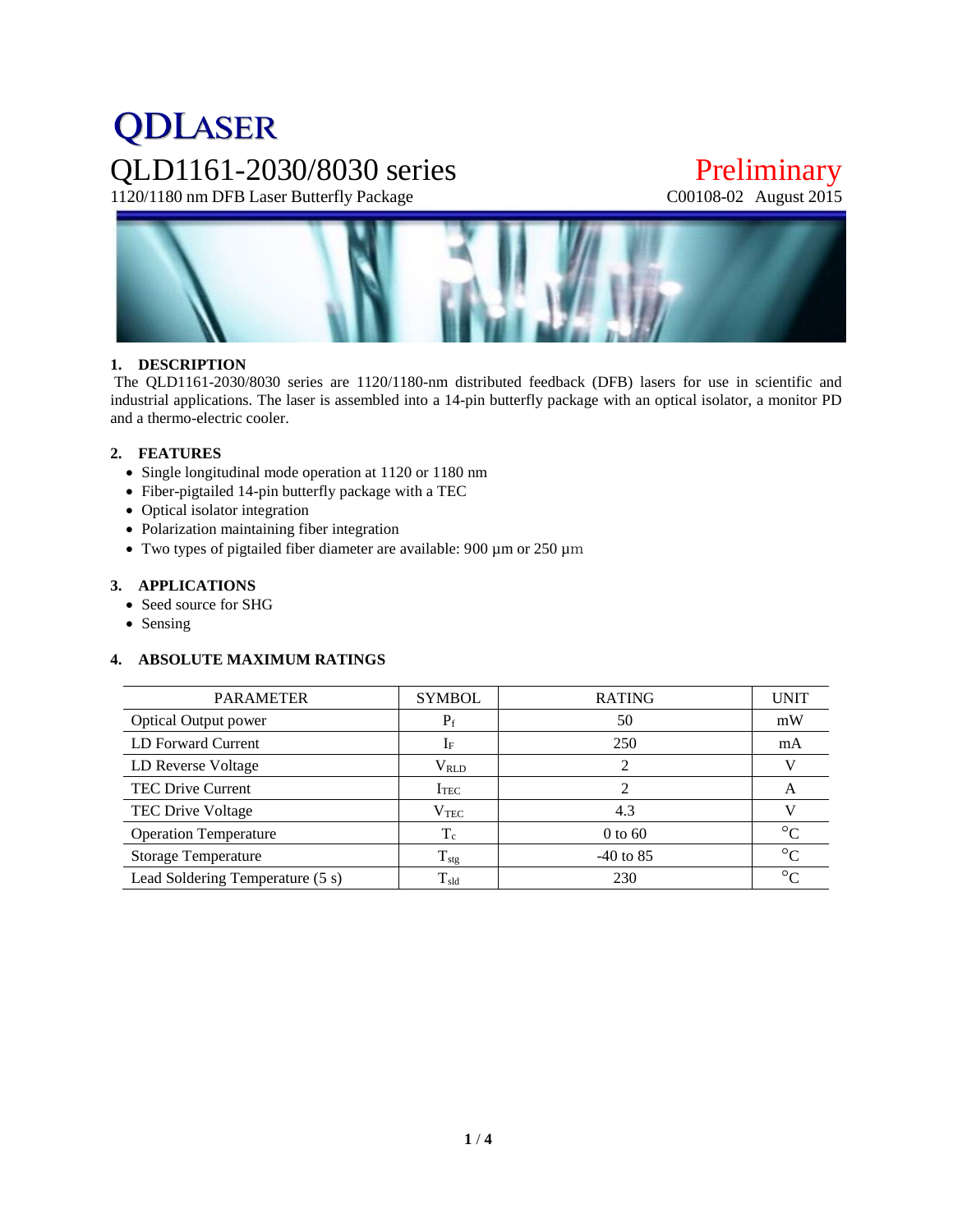# **QDLASER**

1120/1180 nm DFB Laser Butterfly Package C00108-02

# **5. OPTICAL AND ELECTRICAL CHARACTERISTICS**

| $(TLD = 25oC$ , unless otherwise specified) |              |                   |                                   |                          |      |                          |             |
|---------------------------------------------|--------------|-------------------|-----------------------------------|--------------------------|------|--------------------------|-------------|
| <b>PARAMETER</b>                            |              | <b>SYMBOL</b>     | <b>TEST CONDITION</b>             | <b>MIN</b>               | TYP  | <b>MAX</b>               | <b>UNIT</b> |
| Peak Wavelength                             | QLD1161-2030 |                   | CW, $P_f = 30$ mW                 | $1115*$                  | 1120 | $1125*$                  | nm          |
|                                             | QLD1161-8030 | $\lambda_{\rm p}$ |                                   | $1175*$                  | 1180 | 1185*                    |             |
| Temperature Coefficient of $\lambda_p$      |              | $d\lambda_p/dT$   | CW                                |                          | 0.08 | $\overline{\phantom{m}}$ | nm/K        |
| Current Coefficient of $\lambda_p$          |              | $d\lambda_p/dI$   | CW                                |                          | 0.01 | $\overline{\phantom{a}}$ | nm/mA       |
| <b>Fiber Output Power</b>                   |              | $P_f$             | CW                                | 30                       |      | $\overline{\phantom{a}}$ | mW          |
| <b>Threshold Current</b>                    |              | $I_{th}$          | CW                                |                          | 30   |                          | mA          |
| <b>Operation Current</b>                    |              | $I_{op}$          | CW, $P_f = 30$ mW                 | $\overline{\phantom{0}}$ | 150  | 200                      | mA          |
| <b>Operation Voltage</b>                    |              | $V_{op}$          | CW, $P_f = 30$ mW                 |                          | 1.7  | 2.0                      | V           |
| Sidemode Suppression Ratio                  |              | <b>SMSR</b>       | CW, $P_f = 30$ mW                 |                          | 40   | $\overline{\phantom{m}}$ | dB          |
| <b>Polarization Extinction Ratio</b>        |              | <b>PER</b>        | CW, $P_f = 30$ mW                 | 15                       | 20   |                          | dB          |
| <b>Monitor PD Current</b>                   |              | Im                | CW, $P_f = 30$ mW                 | 50                       | 100  | 1000                     | μA          |
| <b>Thermistor Resistance</b>                |              | Rth               | $T_{LD} = 25^{\circ}C$ , B=3900 K | 9.5                      | 10   | 10.5                     | $k\Omega$   |

\*Peak wavelength tolerance of +/- 2nm is available as an option.

# **6. PRODUCT PART NUMBER**

| Part Number     | Peak Wavelength   | <b>Output Power</b> | Fiber Diameter | Connector |
|-----------------|-------------------|---------------------|----------------|-----------|
| QLD1161-2030    |                   |                     | $900 \mu m$    | FC/APC    |
| OLD1161-2030-11 | $1120$ nm         | $30 \text{ mW}$     | $250 \mu m$    | Ferrule   |
| QLD1161-8030    |                   |                     | $900 \mu m$    | FC/APC    |
| OLD1161-8030-11 | $1180 \text{ nm}$ |                     | $250 \mu m$    | Ferrule   |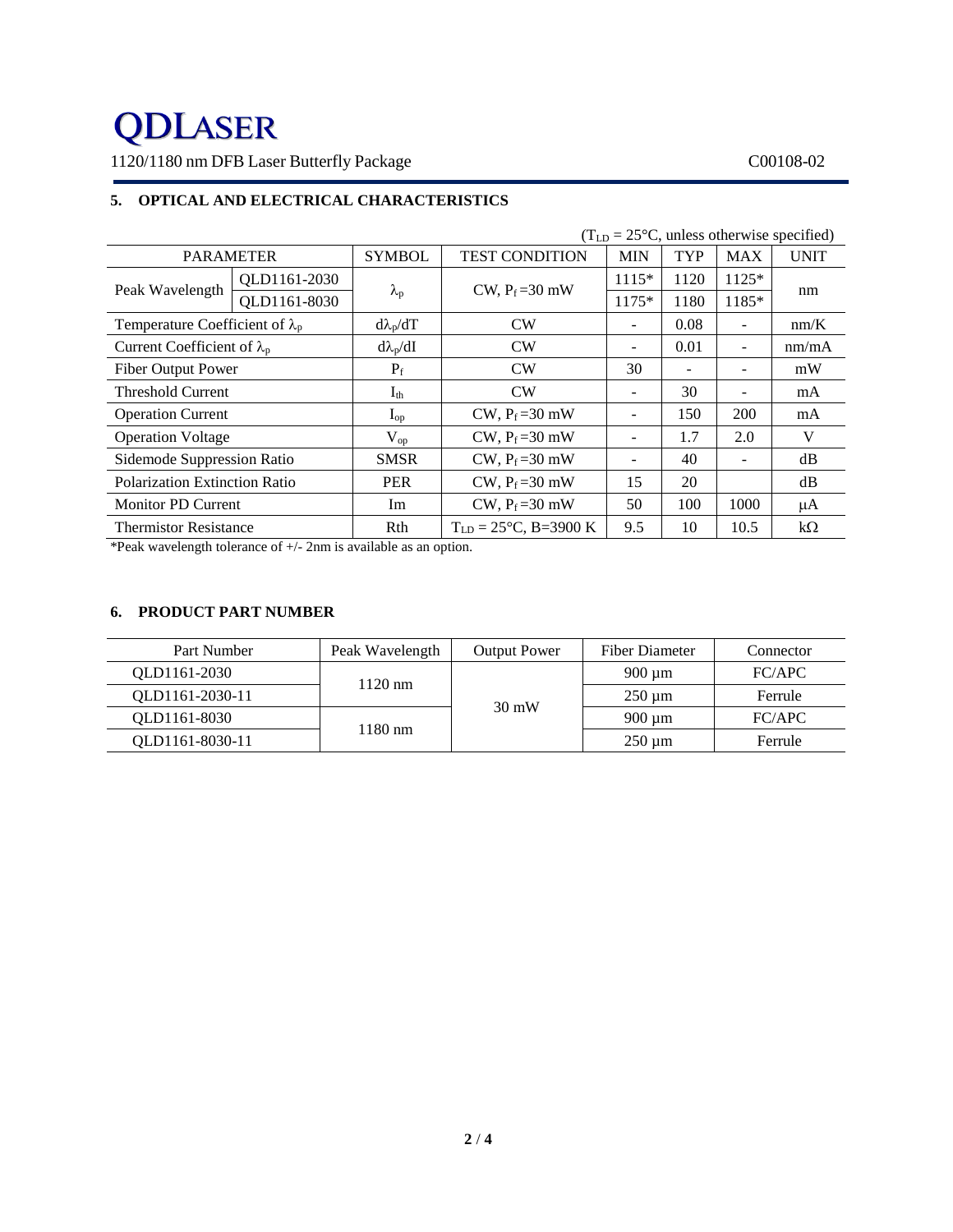# **7. OUTLINE DRAWING**



(a) 900 µm fiber diameter and FC/APC connector type



(b) 250 µm fiber diameter and ferrule type